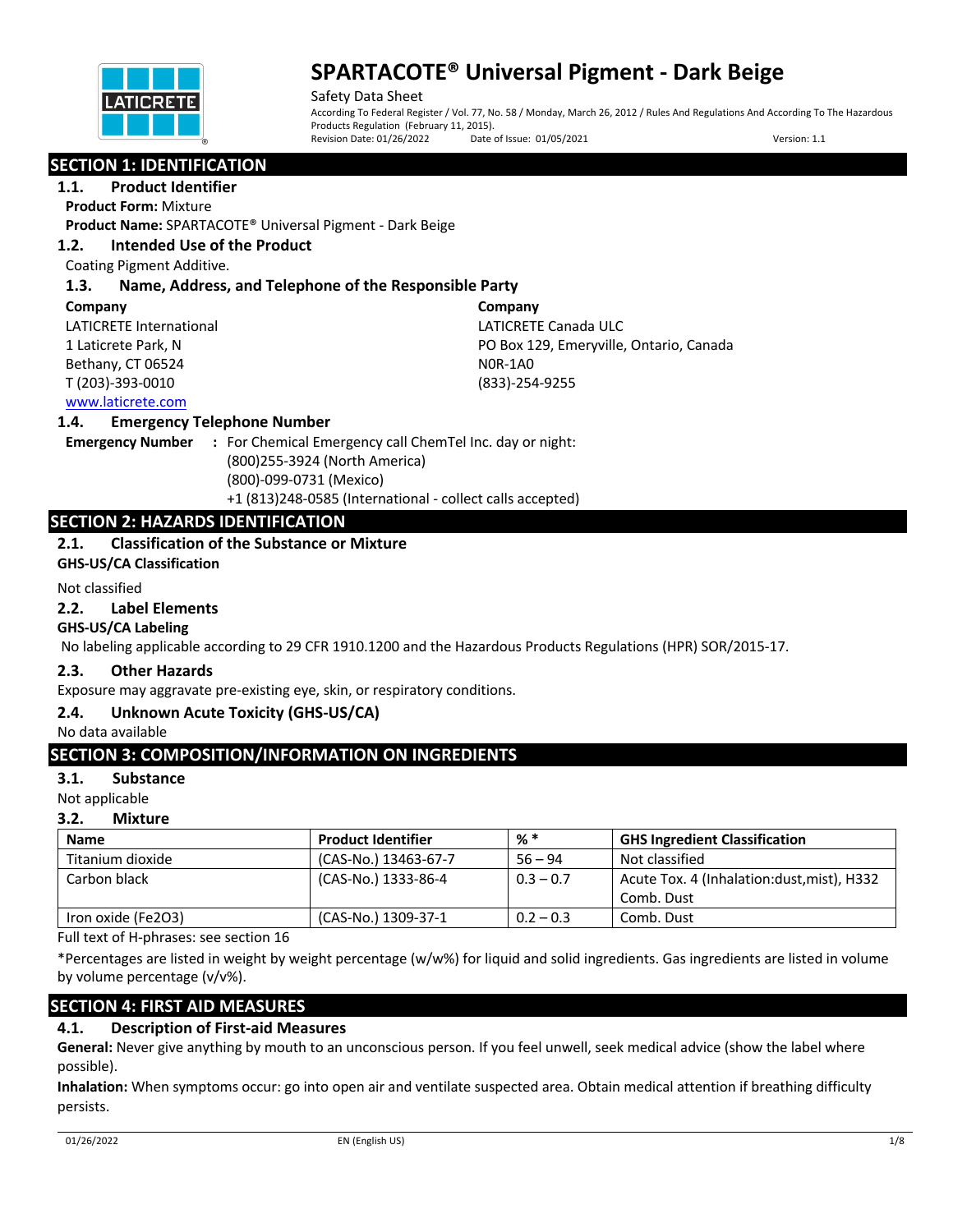#### Safety Data Sheet

According To Federal Register / Vol. 77, No. 58 / Monday, March 26, 2012 / Rules And Regulations And According To The Hazardous Products Regulation (February 11, 2015).

**Skin Contact:** Remove contaminated clothing. Drench affected area with water for at least 5 minutes. Obtain medical attention if irritation develops or persists.

**Eye Contact:** Rinse cautiously with water for at least 5 minutes. Remove contact lenses, if present and easy to do. Continue rinsing. Obtain medical attention if irritation develops or persists.

**Ingestion:** Rinse mouth. Do NOT induce vomiting. Obtain medical attention.

## **4.2. Most Important Symptoms and Effects Both Acute and Delayed**

**General:** Not expected to present a significant hazard under anticipated conditions of normal use.

**Inhalation:** Prolonged exposure may cause irritation.

**Skin Contact:** Prolonged exposure may cause skin irritation.

**Eye Contact:** May cause slight irritation to eyes.

**Ingestion:** Ingestion may cause adverse effects.

**Chronic Symptoms:** None expected under normal conditions of use. However, titanium dioxide and carbon black are dissolved in liquid and are likely not to become airborne. Thus, the hazards usually associated are not applicable to this product.

#### **4.3. Indication of Any Immediate Medical Attention and Special Treatment Needed**

If exposed or concerned, get medical advice and attention. If medical advice is needed, have product container or label at hand.

## **SECTION 5: FIRE-FIGHTING MEASURES**

#### **5.1. Extinguishing Media**

Suitable Extinguishing Media: Water spray, fog, carbon dioxide (CO<sub>2</sub>), alcohol-resistant foam, or dry chemical. **Unsuitable Extinguishing Media:** Do not use a heavy water stream. Use of heavy stream of water may spread fire.

#### **5.2. Special Hazards Arising From the Substance or Mixture**

**Fire Hazard:** Not considered flammable but may burn at high temperatures.

**Explosion Hazard:** Product is not explosive.

**Reactivity:** Hazardous reactions will not occur under normal conditions.

#### **5.3. Advice for Firefighters**

**Precautionary Measures Fire:** Exercise caution when fighting any chemical fire.

**Firefighting Instructions:** Use water spray or fog for cooling exposed containers.

**Protection During Firefighting:** Do not enter fire area without proper protective equipment, including respiratory protection.

Hazardous Combustion Products: Metal oxide fumes. Carbon oxides (CO, CO<sub>2</sub>).

**Other Information:** Do not allow run-off from fire fighting to enter drains or water courses.

#### **5.4. Reference to Other Sections**

#### Refer to Section 9 for flammability properties.

## **SECTION 6: ACCIDENTAL RELEASE MEASURES**

## **6.1. Personal Precautions, Protective Equipment and Emergency Procedures**

**General Measures:** Avoid breathing (vapor, mist, spray). Avoid prolonged contact with eyes, skin and clothing.

#### **6.1.1. For Non-Emergency Personnel**

**Protective Equipment:** Use appropriate personal protective equipment (PPE).

**Emergency Procedures:** Evacuate unnecessary personnel.

#### **6.1.2. For Emergency Personnel**

**Protective Equipment:** Equip cleanup crew with proper protection.

**Emergency Procedures:** Upon arrival at the scene, a first responder is expected to recognize the presence of dangerous goods, protect oneself and the public, secure the area, and call for the assistance of trained personnel as soon as conditions permit. Ventilate area.

## **6.2. Environmental Precautions**

Prevent entry to sewers and public waters. Avoid release to the environment.

## **6.3. Methods and Materials for Containment and Cleaning Up**

**For Containment:** Contain any spills with dikes or absorbents to prevent migration and entry into sewers or streams.

**Methods for Cleaning Up:** Clean up spills immediately and dispose of waste safely. Transfer spilled material to a suitable container for disposal. Contact competent authorities after a spill. Avoid the use of Cellulose, Mineral, and Clay-Based absorbents.

#### **6.4. Reference to Other Sections**

See Section 8 for exposure controls and personal protection and Section 13 for disposal considerations.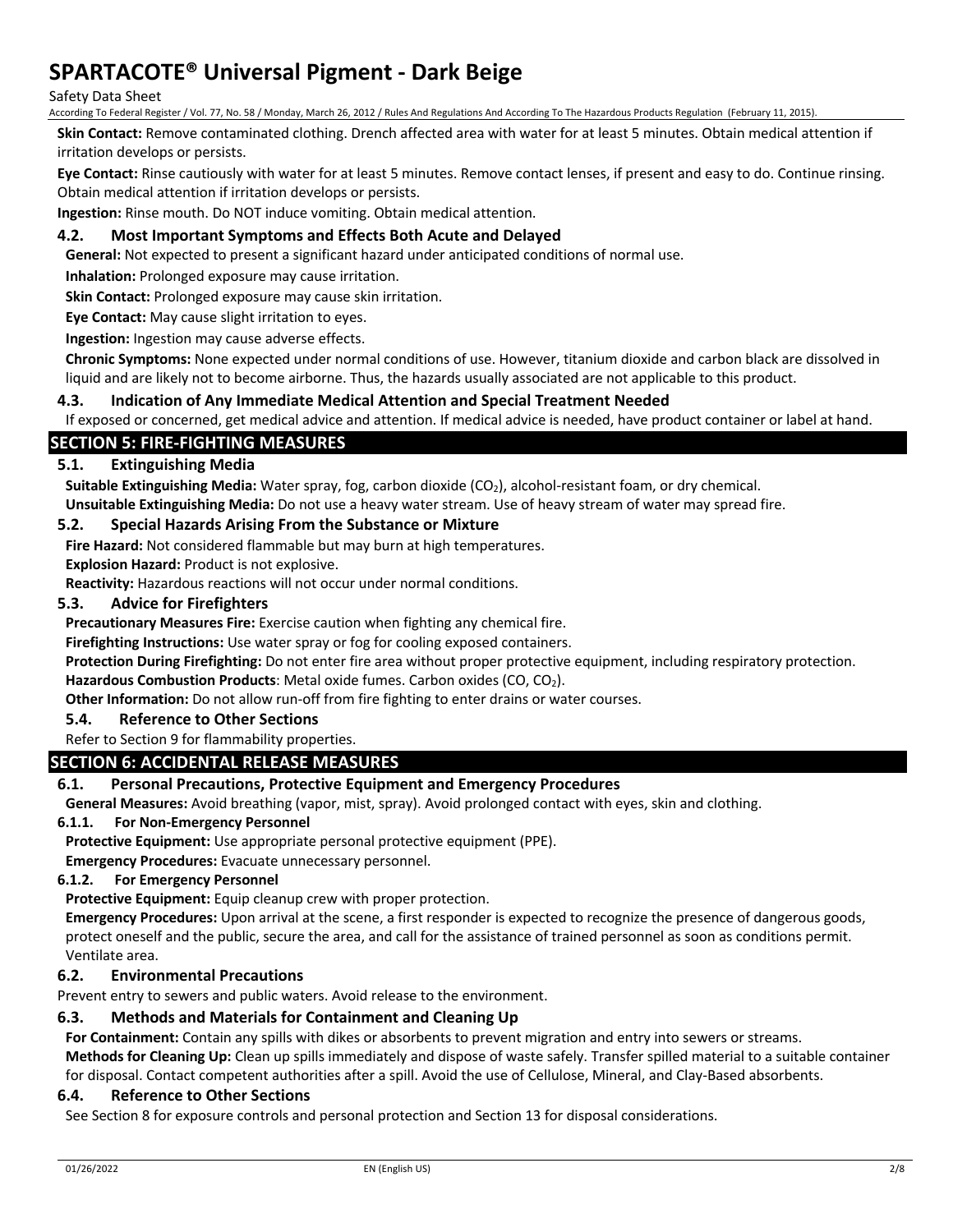Safety Data Sheet

According To Federal Register / Vol. 77, No. 58 / Monday, March 26, 2012 / Rules And Regulations And According To The Hazardous Products Regulation (February 11, 2015).

## **SECTION 7: HANDLING AND STORAGE**

## **7.1. Precautions for Safe Handling**

**Additional Hazards When Processed:** Iron oxide present in this product may become unstable at temperatures above 120°F (49°C) and slowly auto-oxide to Fe<sub>2</sub>O<sub>3</sub> to release additional heat which could be sufficient to cause combustible materials to ignite.

**Precautions for Safe Handling:** Wash hands and other exposed areas with mild soap and water before eating, drinking or smoking and when leaving work. Avoid breathing vapors, mist, spray. Avoid contact with skin, eyes and clothing.

**Hygiene Measures:** Handle in accordance with good industrial hygiene and safety procedures.

## **7.2. Conditions for Safe Storage, Including Any Incompatibilities**

**Technical Measures:** Comply with applicable regulations.

**Storage Conditions:** Keep container closed when not in use. Store in a dry, cool place. Keep/Store away from direct sunlight, extremely high or low temperatures and incompatible materials.

**Incompatible Materials:** Alkali metals. Strong acids, strong bases, strong oxidizers and reducing agents.

## **7.3. Specific End Use(s)**

Coating Pigment Additive.

## **SECTION 8: EXPOSURE CONTROLS/PERSONAL PROTECTION**

## **8.1. Control Parameters**

For substances listed in section 3 that are not listed here, there are no established exposure limits from the manufacturer, supplier, importer, or the appropriate advisory agency including: ACGIH (TLV), AIHA (WEEL), NIOSH (REL), OSHA (PEL), or Canadian provincial governments.

| Titanium dioxide (13463-67-7)      |                                      |                                                                  |  |
|------------------------------------|--------------------------------------|------------------------------------------------------------------|--|
| <b>USA ACGIH</b>                   | ACGIH TWA $(mg/m3)$                  | 10 mg/m <sup>3</sup>                                             |  |
| <b>USA ACGIH</b>                   | <b>ACGIH chemical category</b>       | Not Classifiable as a Human Carcinogen                           |  |
| <b>USA OSHA</b>                    | OSHA PEL (TWA) (mg/m <sup>3</sup> )  | 15 mg/m <sup>3</sup> (total dust)                                |  |
| <b>USA NIOSH</b>                   | NIOSH REL (TWA) (mg/m <sup>3</sup> ) | 2.4 mg/m <sup>3</sup> (CIB 63-fine)                              |  |
|                                    |                                      | 0.3 mg/m <sup>3</sup> (CIB 63-ultrafine, including engineered    |  |
|                                    |                                      | nanoscale)                                                       |  |
| <b>USA IDLH</b>                    | US IDLH $(mg/m3)$                    | 5000 mg/m <sup>3</sup>                                           |  |
| <b>Alberta</b>                     | OEL TWA (mg/m <sup>3</sup> )         | 10 mg/m $3$                                                      |  |
| <b>British Columbia</b>            | OEL TWA (mg/m <sup>3</sup> )         | 10 mg/m $3$ (total dust)                                         |  |
|                                    |                                      | 3 mg/m <sup>3</sup> (respirable fraction)                        |  |
| <b>Manitoba</b>                    | OEL TWA (mg/m <sup>3</sup> )         | $10 \text{ mg/m}^3$                                              |  |
| <b>New Brunswick</b>               | OEL TWA (mg/m <sup>3</sup> )         | 10 mg/m $3$                                                      |  |
| <b>Newfoundland &amp; Labrador</b> | OEL TWA (mg/m <sup>3</sup> )         | 10 mg/m $3$                                                      |  |
| <b>Nova Scotia</b>                 | OEL TWA (mg/m <sup>3</sup> )         | 10 mg/m $3$                                                      |  |
| <b>Nunavut</b>                     | OEL STEL (mg/m <sup>3</sup> )        | 20 mg/m $3$                                                      |  |
| <b>Nunavut</b>                     | OEL TWA (mg/m <sup>3</sup> )         | $10 \text{ mg/m}^3$                                              |  |
| <b>Northwest Territories</b>       | OEL STEL (mg/m <sup>3</sup> )        | 20 mg/m $3$                                                      |  |
| <b>Northwest Territories</b>       | OEL TWA (mg/m <sup>3</sup> )         | 10 mg/m $3$                                                      |  |
| Ontario                            | OEL TWA (mg/m <sup>3</sup> )         | $10 \text{ mg/m}^3$                                              |  |
| <b>Prince Edward Island</b>        | OEL TWA (mg/m <sup>3</sup> )         | 10 mg/m $3$                                                      |  |
| Québec                             | VEMP ( $mg/m3$ )                     | 10 mg/m <sup>3</sup> (containing no Asbestos and <1% Crystalline |  |
|                                    |                                      | silica-total dust)                                               |  |
| Saskatchewan                       | OEL STEL (mg/m <sup>3</sup> )        | 20 mg/m <sup>3</sup>                                             |  |
| Saskatchewan                       | OEL TWA (mg/m <sup>3</sup> )         | $10 \text{ mg/m}^3$                                              |  |
| Yukon                              | OEL STEL (mg/m <sup>3</sup> )        | 20 mg/m $3$                                                      |  |
| Yukon                              | OEL TWA (mg/m <sup>3</sup> )         | 30 mppcf                                                         |  |
|                                    |                                      | $10 \text{ mg/m}^3$                                              |  |
| Carbon black (1333-86-4)           |                                      |                                                                  |  |
| <b>USA ACGIH</b>                   | ACGIH TWA $(mg/m3)$                  | 3 mg/m <sup>3</sup> (inhalable particulate matter)               |  |
| <b>USA ACGIH</b>                   | <b>ACGIH chemical category</b>       | Confirmed Animal Carcinogen with Unknown Relevance to            |  |
|                                    |                                      | <b>Humans</b>                                                    |  |
| <b>USA OSHA</b>                    | OSHA PEL (TWA) (mg/m <sup>3</sup> )  | 3.5 mg/ $m3$                                                     |  |
| 01/26/2022                         | EN (English US)                      | 3/8                                                              |  |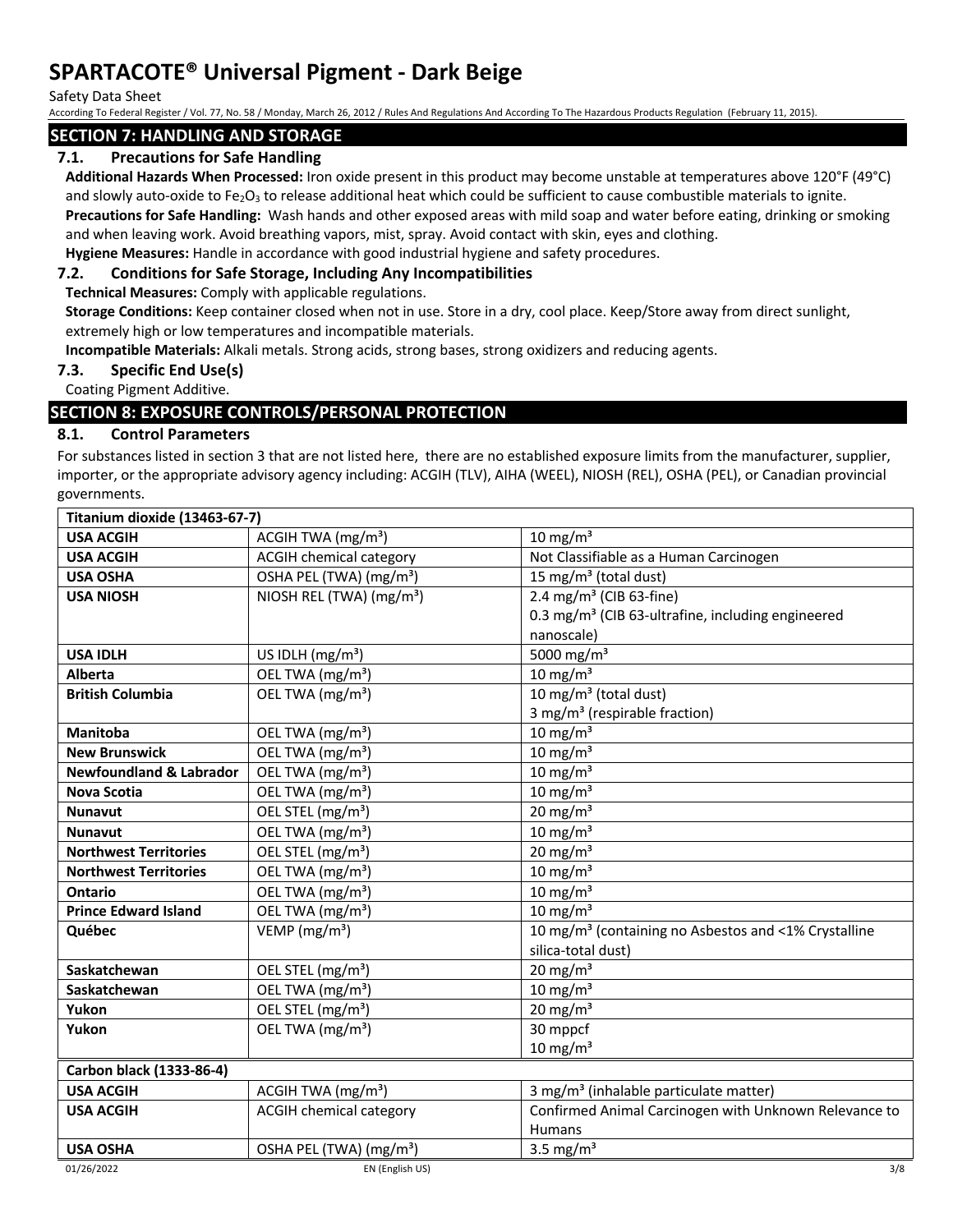Safety Data Sheet

According To Federal Register / Vol. 77, No. 58 / Monday, March 26, 2012 / Rules And Regulations And According To The Hazardous Products Regulation (February 11, 2015).

| <b>USA NIOSH</b>                   | NIOSH REL (TWA) (mg/m <sup>3</sup> ) | 3.5 mg/ $m3$                                                           |
|------------------------------------|--------------------------------------|------------------------------------------------------------------------|
|                                    |                                      | 0.1 mg/m <sup>3</sup> (Carbon black in presence of Polycyclic aromatic |
|                                    |                                      | hydrocarbons)                                                          |
| <b>USA IDLH</b>                    | US IDLH $(mg/m3)$                    | 1750 mg/m <sup>3</sup>                                                 |
| <b>Alberta</b>                     | OEL TWA (mg/m <sup>3</sup> )         | 3.5 mg/ $m3$                                                           |
| <b>British Columbia</b>            | OEL TWA (mg/m <sup>3</sup> )         | 3 mg/m <sup>3</sup> (inhalable)                                        |
| Manitoba                           | OEL TWA (mg/m <sup>3</sup> )         | 3 mg/m <sup>3</sup> (inhalable particulate matter)                     |
| <b>New Brunswick</b>               | OEL TWA (mg/m <sup>3</sup> )         | 3.5 mg/ $m3$                                                           |
| <b>Newfoundland &amp; Labrador</b> | OEL TWA (mg/m <sup>3</sup> )         | 3 mg/m <sup>3</sup> (inhalable particulate matter)                     |
| <b>Nova Scotia</b>                 | OEL TWA (mg/m <sup>3</sup> )         | 3 mg/m <sup>3</sup> (inhalable particulate matter)                     |
| <b>Nunavut</b>                     | OEL STEL (mg/m <sup>3</sup> )        | 7 mg/m $3$                                                             |
| <b>Nunavut</b>                     | OEL TWA (mg/m <sup>3</sup> )         | 3.5 mg/ $m3$                                                           |
| <b>Northwest Territories</b>       | OEL STEL (mg/m <sup>3</sup> )        | 7 mg/m $3$                                                             |
| <b>Northwest Territories</b>       | OEL TWA (mg/m <sup>3</sup> )         | 3.5 mg/ $m3$                                                           |
| <b>Ontario</b>                     | OEL TWA (mg/m <sup>3</sup> )         | 3 mg/m <sup>3</sup> (inhalable particulate matter)                     |
| <b>Prince Edward Island</b>        | OEL TWA (mg/m <sup>3</sup> )         | 3 mg/m <sup>3</sup> (inhalable particulate matter)                     |
| Québec                             | VEMP ( $mg/m3$ )                     | 3 mg/m <sup>3</sup> (inhalable dust)                                   |
| Saskatchewan                       | OEL STEL (mg/m <sup>3</sup> )        | 7 mg/m $3$                                                             |
| Saskatchewan                       | OEL TWA (mg/m <sup>3</sup> )         | 3.5 mg/ $m3$                                                           |
| Yukon                              | OEL STEL (mg/m <sup>3</sup> )        | 7 mg/m $3$                                                             |
| Yukon                              | OEL TWA (mg/m <sup>3</sup> )         | 3.5 mg/ $m3$                                                           |
| Iron oxide (Fe2O3) (1309-37-1)     |                                      |                                                                        |
| <b>USA ACGIH</b>                   | ACGIH TWA (mg/m <sup>3</sup> )       | 5 mg/m <sup>3</sup> (respirable particulate matter)                    |
| <b>USA ACGIH</b>                   | <b>ACGIH chemical category</b>       | Not Classifiable as a Human Carcinogen                                 |
| <b>USA OSHA</b>                    | OSHA PEL (TWA) (mg/m <sup>3</sup> )  | 10 mg/m <sup>3</sup> (fume)                                            |
|                                    |                                      | 15 mg/m <sup>3</sup> (total dust (Rouge)                               |
|                                    |                                      | 5 mg/m <sup>3</sup> (respirable fraction (Rouge)                       |
| <b>USA NIOSH</b>                   | NIOSH REL (TWA) (mg/m <sup>3</sup> ) | 5 mg/m <sup>3</sup> (dust and fume)                                    |
| <b>USA IDLH</b>                    | US IDLH (mg/m <sup>3</sup> )         | 2500 mg/m <sup>3</sup> (dust and fume)                                 |
| Alberta                            | OEL TWA (mg/m <sup>3</sup> )         | 5 mg/m <sup>3</sup> (respirable)                                       |
| <b>British Columbia</b>            | OEL STEL (mg/m <sup>3</sup> )        | 10 mg/m $3$ (fume)                                                     |
| <b>British Columbia</b>            | OEL TWA (mg/m <sup>3</sup> )         | 10 mg/m <sup>3</sup> (regulated under Rouge-total particulate          |
|                                    |                                      | (Rouge)                                                                |
|                                    |                                      | 3 mg/m <sup>3</sup> (regulated under Rouge: particulate matter         |
|                                    |                                      | containing no Asbestos and <1% Crystalline silica-                     |
|                                    |                                      | respirable particulate (Rouge)                                         |
|                                    |                                      | 5 mg/m <sup>3</sup> (dust and fume)                                    |
| Manitoba                           | OEL TWA (mg/m <sup>3</sup> )         | 5 mg/m <sup>3</sup> (respirable particulate matter)                    |
| <b>New Brunswick</b>               | OEL TWA (mg/m <sup>3</sup> )         | 5 mg/m <sup>3</sup> (particulate matter containing no Asbestos and     |
|                                    |                                      | <1% Crystalline silica, dust and fume)                                 |
|                                    |                                      | 10 mg/m <sup>3</sup> (regulated under Rouge-particulate matter         |
|                                    |                                      | containing no Asbestos and <1% Crystalline silica)                     |
| <b>Newfoundland &amp; Labrador</b> | OEL TWA (mg/m <sup>3</sup> )         | 5 mg/m <sup>3</sup> (respirable particulate matter)                    |
| Nova Scotia                        | OEL TWA (mg/m <sup>3</sup> )         | 5 mg/m <sup>3</sup> (respirable particulate matter)                    |
| Nunavut                            | OEL STEL (mg/m <sup>3</sup> )        | 10 mg/m <sup>3</sup> (dust and fume)                                   |
|                                    |                                      | 20 mg/m <sup>3</sup> (regulated under Rouge)                           |
| Nunavut                            | OEL TWA (mg/m <sup>3</sup> )         | 5 mg/m <sup>3</sup> (dust and fume)                                    |
|                                    |                                      | 10 mg/m <sup>3</sup> (regulated under Rouge)                           |
| <b>Northwest Territories</b>       | OEL STEL (mg/m <sup>3</sup> )        | 10 mg/m <sup>3</sup> (dust and fume)                                   |
|                                    |                                      | 20 mg/m <sup>3</sup> (regulated under Rouge)                           |
| <b>Northwest Territories</b>       | OEL TWA (mg/m <sup>3</sup> )         | 5 mg/m <sup>3</sup> (dust and fume)                                    |
|                                    |                                      | 10 mg/m <sup>3</sup> (regulated under Rouge)                           |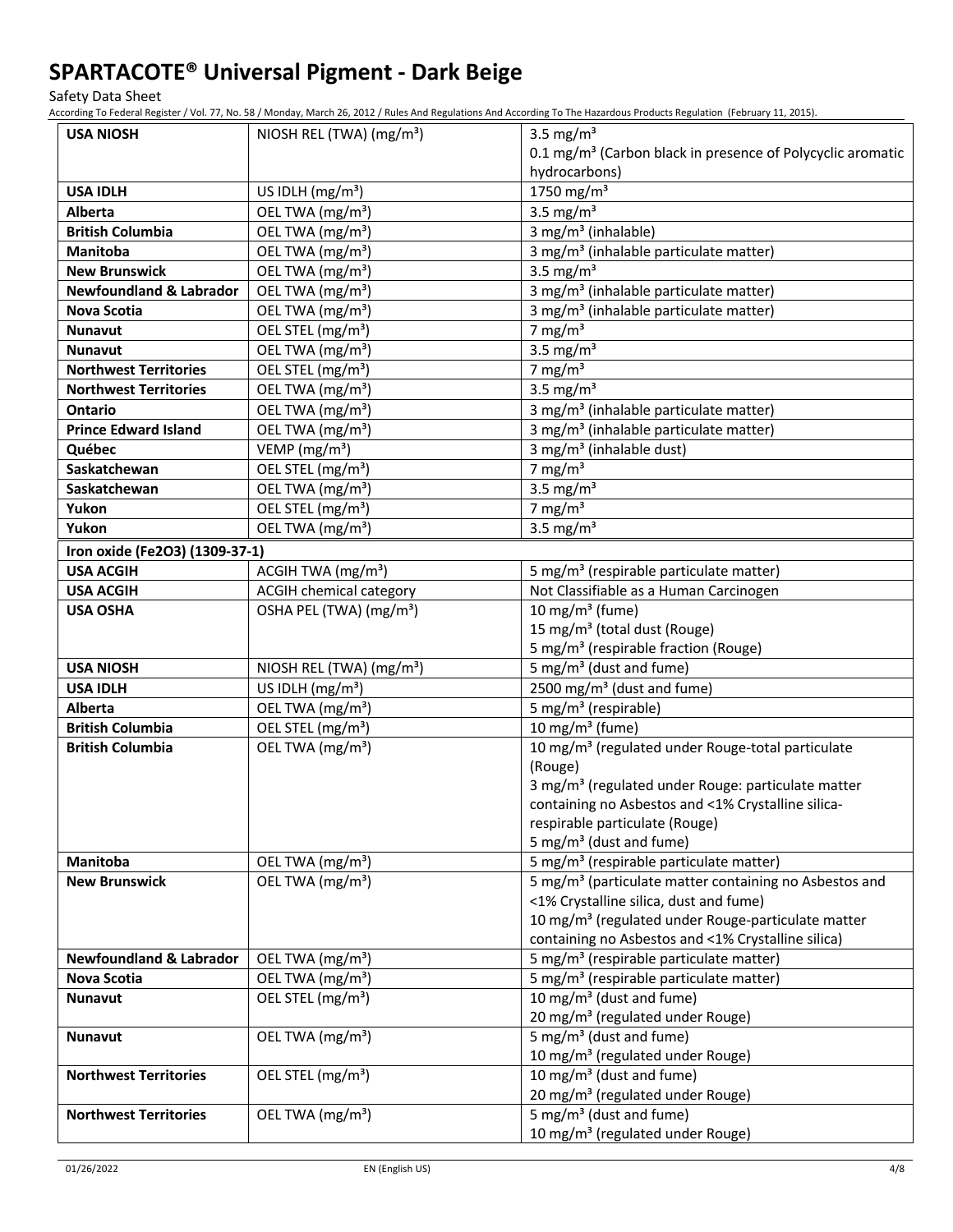Safety Data Sheet

According To Federal Register / Vol. 77, No. 58 / Monday, March 26, 2012 / Rules And Regulations And According To The Hazardous Products Regulation (February 11, 2015).

| <b>Ontario</b>              | OEL TWA (mg/m <sup>3</sup> ) | 5 mg/m <sup>3</sup> (respirable particulate matter)              |
|-----------------------------|------------------------------|------------------------------------------------------------------|
| <b>Prince Edward Island</b> | OEL TWA (mg/m <sup>3</sup> ) | 5 mg/m <sup>3</sup> (respirable particulate matter)              |
| Québec                      | VEMP ( $mg/m3$ )             | 5 mg/m <sup>3</sup> (dust and fume)                              |
|                             |                              | 10 mg/m <sup>3</sup> (containing no Asbestos and <1% Crystalline |
|                             |                              | silica, regulated under Rouge-total dust)                        |
| Saskatchewan                | OEL STEL $(mg/m3)$           | 10 mg/m <sup>3</sup> (dust and fume)                             |
|                             |                              | 20 mg/m <sup>3</sup> (regulated under Rouge)                     |
| Saskatchewan                | OEL TWA $(mg/m3)$            | 5 mg/m <sup>3</sup> (dust and fume)                              |
|                             |                              | 10 mg/m <sup>3</sup> (regulated under Rouge)                     |
| Yukon                       | OEL STEL $(mg/m3)$           | 10 mg/m <sup>3</sup> (fume)                                      |
|                             |                              | 20 mg/m <sup>3</sup> (regulated under Rouge)                     |
| Yukon                       | OEL TWA $(mg/m3)$            | 5 mg/m <sup>3</sup> (fume)                                       |
|                             |                              | 30 mppcf (regulated under Rouge)                                 |
|                             |                              | 10 mg/m <sup>3</sup> (regulated under Rouge)                     |

## **8.2. Exposure Controls**

**Appropriate Engineering Controls:** Suitable eye/body wash equipment should be available in the vicinity of any potential exposure. Ensure adequate ventilation, especially in confined areas. Ensure all national/local regulations are observed.

**Personal Protective Equipment:** Gloves. Protective clothing. Protective goggles.



**Materials for Protective Clothing:** Chemically resistant materials and fabrics.

**Hand Protection:** Wear protective gloves.

**Eye and Face Protection:** Chemical safety goggles.

**Skin and Body Protection:** Wear suitable protective clothing.

**Respiratory Protection:** If exposure limits are exceeded or irritation is experienced, approved respiratory protection should be worn. In case of inadequate ventilation, oxygen deficient atmosphere, or where exposure levels are not known wear approved respiratory protection.

**Other Information:** When using, do not eat, drink or smoke.

## **SECTION 9: PHYSICAL AND CHEMICAL PROPERTIES**

| <b>Information on Basic Physical and Chemical Properties</b><br>9.1. |                      |                |
|----------------------------------------------------------------------|----------------------|----------------|
| <b>Physical State</b>                                                |                      | Liquid         |
| Appearance                                                           | $\ddot{\cdot}$       | Dark Beige     |
| Odor                                                                 | $\ddot{\cdot}$       | Not available  |
| <b>Odor Threshold</b>                                                |                      | Not available  |
| рH                                                                   | $\ddot{\cdot}$       | Not available  |
| <b>Evaporation Rate</b>                                              | $\ddot{\cdot}$       | Not available  |
| <b>Melting Point</b>                                                 | $\ddot{\cdot}$       | Not available  |
| <b>Freezing Point</b>                                                | $\ddot{\cdot}$       | Not available  |
| <b>Boiling Point</b>                                                 | $\ddot{\cdot}$       | Not available  |
| <b>Flash Point</b>                                                   | $\ddot{\cdot}$       | Not available  |
| <b>Auto-ignition Temperature</b>                                     | $\ddot{\cdot}$       | Not available  |
| <b>Decomposition Temperature</b>                                     | $\ddot{\cdot}$       | Not available  |
| Flammability (solid, gas)                                            | $\ddot{\phantom{a}}$ | Not applicable |
| Lower Flammable Limit                                                | $\ddot{\phantom{a}}$ | Not available  |
| Upper Flammable Limit                                                |                      | Not available  |
| <b>Vapor Pressure</b>                                                | $\ddot{\cdot}$       | Not available  |
| Relative Vapor Density at 20°C                                       | $\ddot{\cdot}$       | Not available  |
| <b>Relative Density</b>                                              | $\ddot{\cdot}$       | Not available  |
| <b>Specific Gravity</b>                                              | :                    | $2.05 - 2.075$ |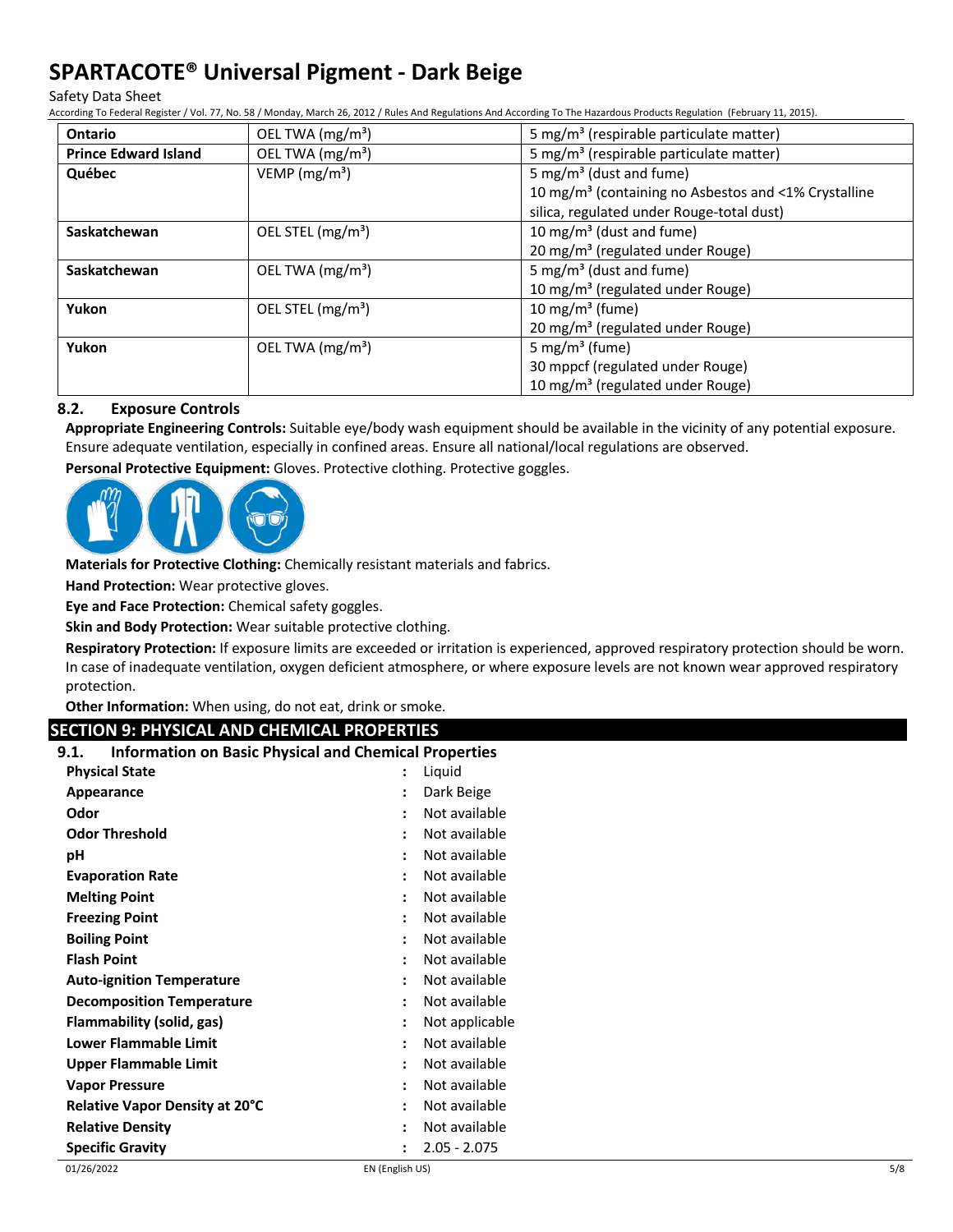Safety Data Sheet

According To Federal Register / Vol. 77, No. 58 / Monday, March 26, 2012 / Rules And Regulations And According To The Hazardous Products Regulation (February 11, 2015).

- **Solubility :** Water: Insoluble
- **Partition Coefficient: N-Octanol/Water :** Not available
- 
- **Viscosity :** Not available
- 

## **SECTION 10: STABILITY AND REACTIVITY**

**10.1. Reactivity:** Hazardous reactions will not occur under normal conditions.

**10.2. Chemical Stability:** Stable under recommended handling and storage conditions (see section 7).

**10.3. Possibility of Hazardous Reactions:** Hazardous polymerization will not occur.

- **10.4. Conditions to Avoid:** Direct sunlight, extremely high or low temperatures, and incompatible materials.
- **10.5. Incompatible Materials:** Alkali metals. Strong acids, strong bases, strong oxidizers and reducing agents.

**10.6. Hazardous Decomposition Products:** Thermal decomposition may produce: Carbon oxides (CO, CO<sub>2</sub>). Metal oxides.

## **SECTION 11: TOXICOLOGICAL INFORMATION**

**Acute Toxicity (Oral):** Not classified

**Acute Toxicity (Dermal):** Not classified

**Acute Toxicity (Inhalation):** Not classified

**LD50 and LC50 Data:** Not available

**Skin Corrosion/Irritation:** Not classified

**Eye Damage/Irritation:** Not classified

**Respiratory or Skin Sensitization:** Not classified

**Germ Cell Mutagenicity:** Not classified

**Carcinogenicity:** Not classified

**Specific Target Organ Toxicity (Repeated Exposure):** Not classified.

**Reproductive Toxicity:** Not classified

**Specific Target Organ Toxicity (Single Exposure):** Not classified

**Aspiration Hazard:** Not classified

**Symptoms/Injuries After Inhalation:** Prolonged exposure may cause irritation.

**Symptoms/Injuries After Skin Contact:** Prolonged exposure may cause skin irritation.

**Symptoms/Injuries After Eye Contact:** May cause slight irritation to eyes.

**Symptoms/Injuries After Ingestion:** Ingestion may cause adverse effects.

**Chronic Symptoms:** None expected under normal conditions of use. However, titanium dioxide and carbon black are dissolved in liquid and are likely not to become airborne. Thus, the hazards usually associated are not applicable to this product.

## **11.2. Information on Toxicological Effects - Ingredient(s)**

## **LD50 and LC50 Data:**

| Titanium dioxide (13463-67-7)                    |                                                |
|--------------------------------------------------|------------------------------------------------|
| LD50 Oral Rat                                    | $>10000$ mg/kg                                 |
| Carbon black (1333-86-4)                         |                                                |
| LD50 Oral Rat                                    | > 8000 mg/kg                                   |
| <b>LC50 Inhalation Rat</b>                       | $>$ 4.6 mg/m <sup>3</sup> (Exposure time: 4 h) |
| ATE US/CA (dust, mist)                           | 1.50 mg/l/4h                                   |
| Iron oxide (Fe2O3) (1309-37-1)                   |                                                |
| <b>LD50 Oral Rat</b>                             | $>10000$ mg/kg                                 |
| Titanium dioxide (13463-67-7)                    |                                                |
| <b>IARC Group</b>                                | 2B                                             |
| <b>OSHA Hazard Communication Carcinogen List</b> | In OSHA Hazard Communication Carcinogen list.  |
| Carbon black (1333-86-4)                         |                                                |
| <b>IARC Group</b>                                | 2B                                             |
| <b>OSHA Hazard Communication Carcinogen List</b> | In OSHA Hazard Communication Carcinogen list.  |
| Iron oxide (Fe2O3) (1309-37-1)                   |                                                |
| <b>IARC Group</b>                                | 3                                              |
|                                                  |                                                |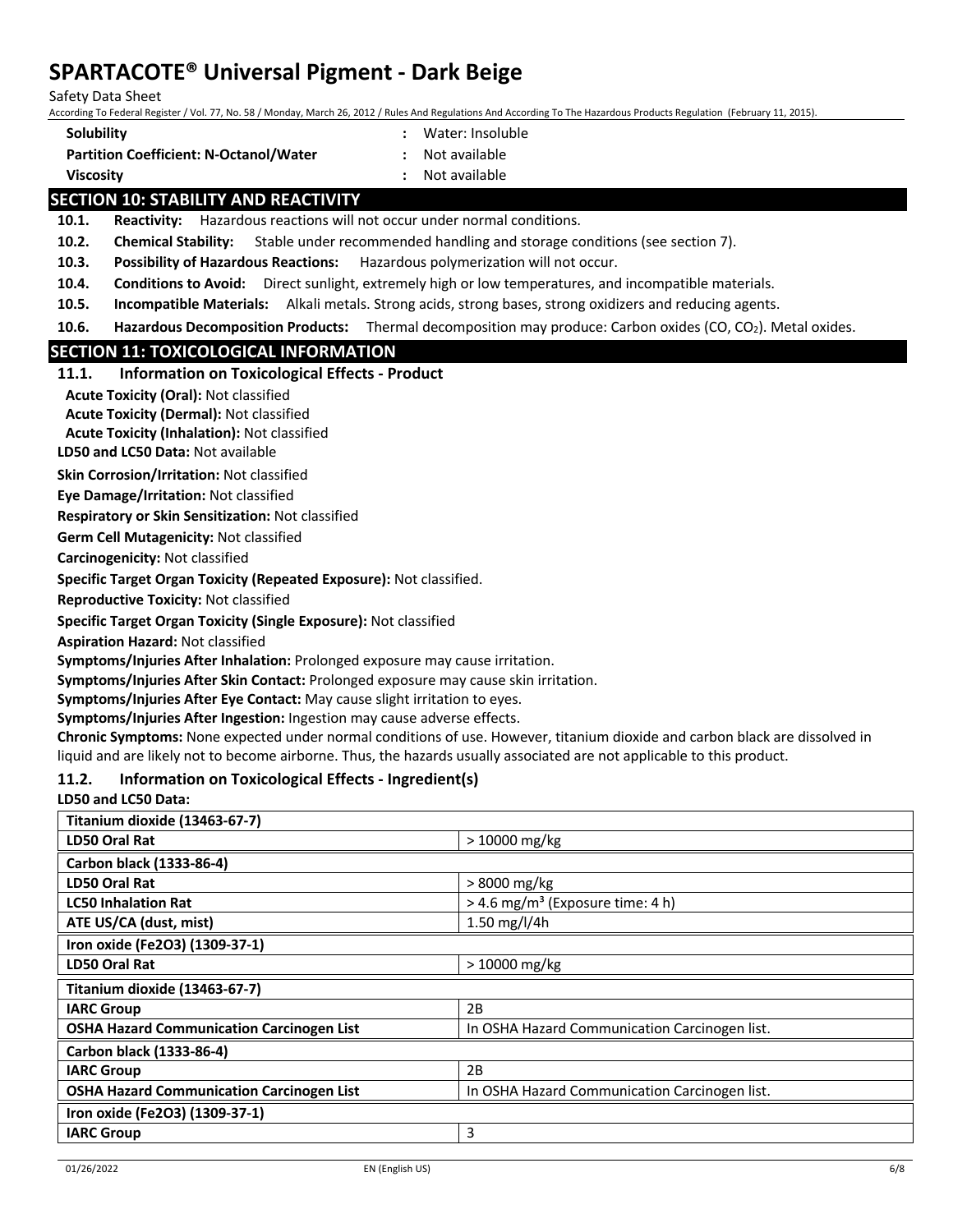Safety Data Sheet

According To Federal Register / Vol. 77, No. 58 / Monday, March 26, 2012 / Rules And Regulations And According To The Hazardous Products Regulation (February 11, 2015).

## **SECTION 12: ECOLOGICAL INFORMATION 12.1. Toxicity** No additional information available **Carbon black (1333-86-4) EC50 Daphnia 1** 5600 mg/l (Exposure time: 24 h - Species: Daphnia magna) **Iron oxide (Fe2O3) (1309-37-1) LC50 Fish 1** 100000 mg/l (Exposure time: 96 h - Species: Danio rerio [static]) **12.2. Persistence and Degradability SPARTACOTE® Universal Pigment - Dark Beige Persistence and Degradability** Not established. **12.3. Bioaccumulative Potential SPARTACOTE® Universal Pigment - Dark Beige Bioaccumulative Potential** Not established.

**12.4. Mobility in Soil** Not available

## **12.5. Other Adverse Effects**

**Other Information:** Avoid release to the environment.

## **SECTION 13: DISPOSAL CONSIDERATIONS**

## **13.1. Waste treatment methods**

**Waste Disposal Recommendations:** Dispose of contents/container in accordance with local, regional, national, territorial, provincial, and international regulations.

**Ecology - Waste Materials:** Avoid release to the environment. This material is hazardous to the aquatic environment. Keep out of sewers and waterways.

## **SECTION 14: TRANSPORT INFORMATION**

The shipping description(s) stated herein were prepared in accordance with certain assumptions at the time the SDS was authored, and can vary based on a number of variables that may or may not have been known at the time the SDS was issued.

- 14.1. In Accordance with DOT Not regulated for transport
- **14.2. In Accordance with IMDG** Not regulated for transport
- 14.3. In Accordance with IATA Not regulated for transport
- 14.4. In Accordance with TDG Not regulated for transport

## **SECTION 15: REGULATORY INFORMATION**

**15.1. US Federal Regulations**

**Titanium dioxide (13463-67-7)**

Listed on the United States TSCA (Toxic Substances Control Act) inventory

**Carbon black (1333-86-4)**

Listed on the United States TSCA (Toxic Substances Control Act) inventory

## **Iron oxide (Fe2O3) (1309-37-1)**

Listed on the United States TSCA (Toxic Substances Control Act) inventory

## **15.2. US State Regulations**

#### **California Proposition 65**

**WARNING:** This product can expose you to Carbon black, which is known to the State of California to cause cancer. For more information go to www.P65Warnings.ca.gov.

| <b>Chemical Name (CAS No.)</b>                             | Carcinogenicity | Developmental<br><b>Toxicity</b> | <b>Female Reproductive</b><br><b>Toxicity</b> | <b>Male Reproductive</b><br><b>Toxicity</b> |
|------------------------------------------------------------|-----------------|----------------------------------|-----------------------------------------------|---------------------------------------------|
| Titanium dioxide (13463-67-7)                              |                 |                                  |                                               |                                             |
| Carbon black (1333-86-4)                                   |                 |                                  |                                               |                                             |
| Titanium dioxide (13463-67-7)                              |                 |                                  |                                               |                                             |
| U.S. - New Jersey - Right to Know Hazardous Substance List |                 |                                  |                                               |                                             |
| U.S. - Pennsylvania - RTK (Right to Know) List             |                 |                                  |                                               |                                             |
| U.S. - Massachusetts - Right To Know List                  |                 |                                  |                                               |                                             |